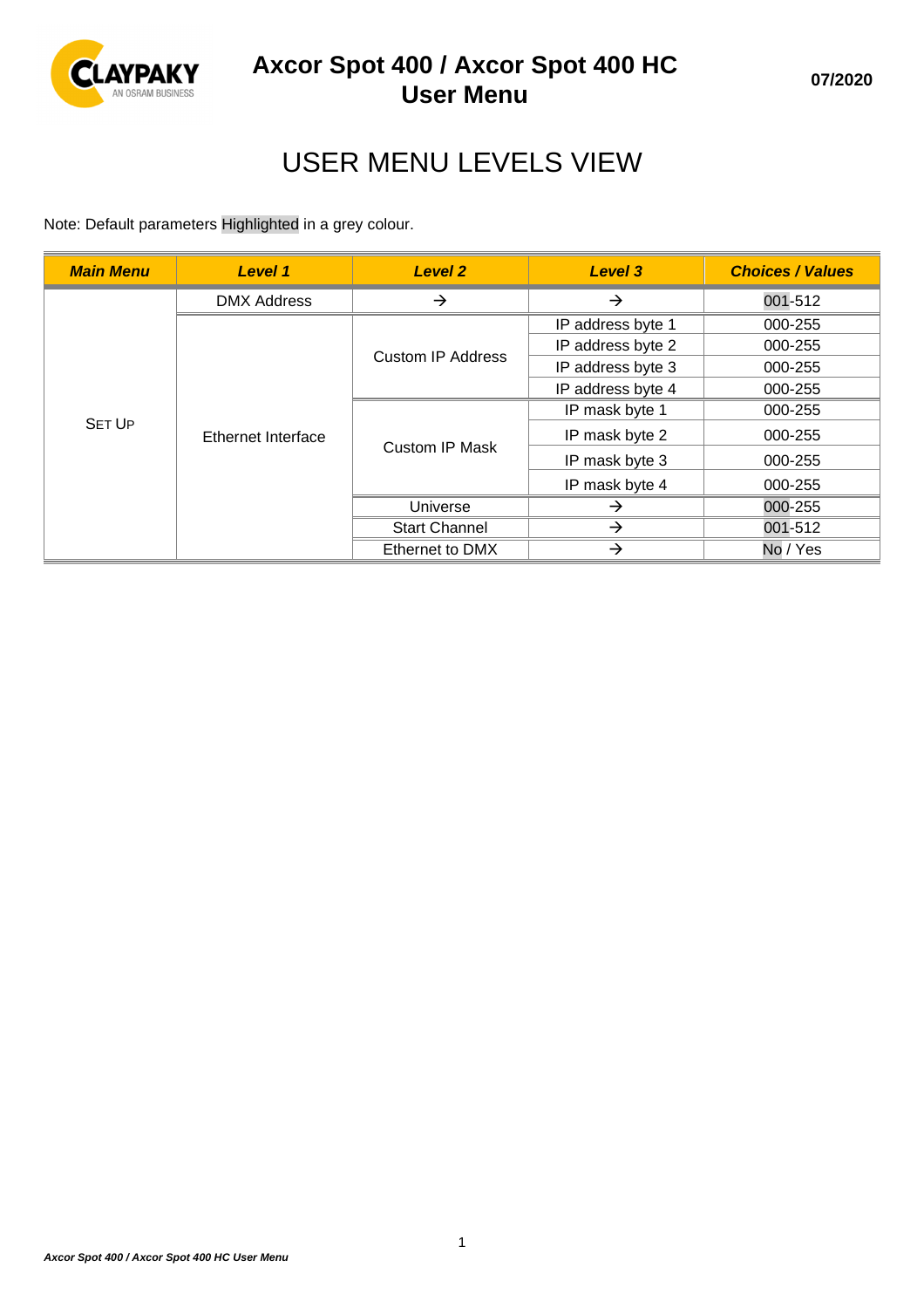

| <b>Main Menu</b> | <b>Level 1</b>      | <b>Level 2</b>        | <b>Level 3</b>                     | <b>Choices / Values</b>    |
|------------------|---------------------|-----------------------|------------------------------------|----------------------------|
|                  |                     | Invert Pan            | $\rightarrow$                      | On / Off                   |
|                  |                     | <b>Invert Tilt</b>    | $\rightarrow$                      | On / Off                   |
|                  |                     | Swap Pan-Tilt         | $\rightarrow$                      | On / Off                   |
|                  |                     | Encoder Pan-Tilt      | $\rightarrow$                      | On / Off                   |
|                  |                     | P/T Homing mode       | $\rightarrow$                      | Standard                   |
|                  |                     |                       |                                    | Sequenced                  |
|                  |                     | Pan Home Def Pos      | $\rightarrow$                      | 0 degree                   |
|                  | Pan / Tilt          |                       |                                    | 90 degrees                 |
|                  |                     |                       |                                    | 180 degrees                |
|                  |                     |                       |                                    | 270 degrees                |
|                  |                     |                       |                                    | 0%                         |
|                  |                     |                       |                                    | 12.5%                      |
|                  |                     |                       |                                    | 25 %                       |
|                  |                     | Tilt Home Def Pos     | $\rightarrow$                      | 50 %                       |
|                  |                     |                       |                                    | 75 %                       |
|                  |                     |                       |                                    | 87.5%                      |
|                  |                     |                       |                                    | 100 %                      |
|                  | Color               | <b>Color Mixing</b>   | $\rightarrow$                      | RGB/CMY                    |
| <b>OPTION</b>    |                     | Fix Wheel Shortcut    | $\rightarrow$                      | On / Off                   |
|                  | <b>CMY Speed</b>    | $\rightarrow$         | $\rightarrow$                      | Normal                     |
|                  |                     |                       |                                    | Fast                       |
|                  | <b>Dimmer Curve</b> |                       | $\rightarrow$                      | Dimmer Curve 1             |
|                  |                     | $\rightarrow$         |                                    | Dimmer Curve 2             |
|                  |                     |                       |                                    | Dimmer Curve 3             |
|                  |                     |                       |                                    | Dimmer Curve 4             |
|                  | Display             | $\rightarrow$         | $\rightarrow$                      | On / Off                   |
|                  | Fan Mode            | $\rightarrow$         | $\rightarrow$                      | Auto                       |
|                  |                     |                       |                                    | <b>SLN</b>                 |
|                  |                     |                       |                                    | Theatre                    |
|                  |                     |                       |                                    | Constant                   |
|                  |                     | <b>Default Preset</b> | <b>Reset To Default</b><br>Go Back | Are you sure ?<br>Yes / No |
|                  | Setting             | <b>User Preset 1</b>  | Load preset 1<br>Save to preset 1  | Are you sure ?<br>Yes / No |
|                  |                     | User Preset 2         | Load preset 2<br>Save to preset 2  | Are you sure ?<br>Yes / No |
|                  |                     | User Preset 3         | Load preset 3<br>Save to preset 3  | Are you sure ?<br>Yes / No |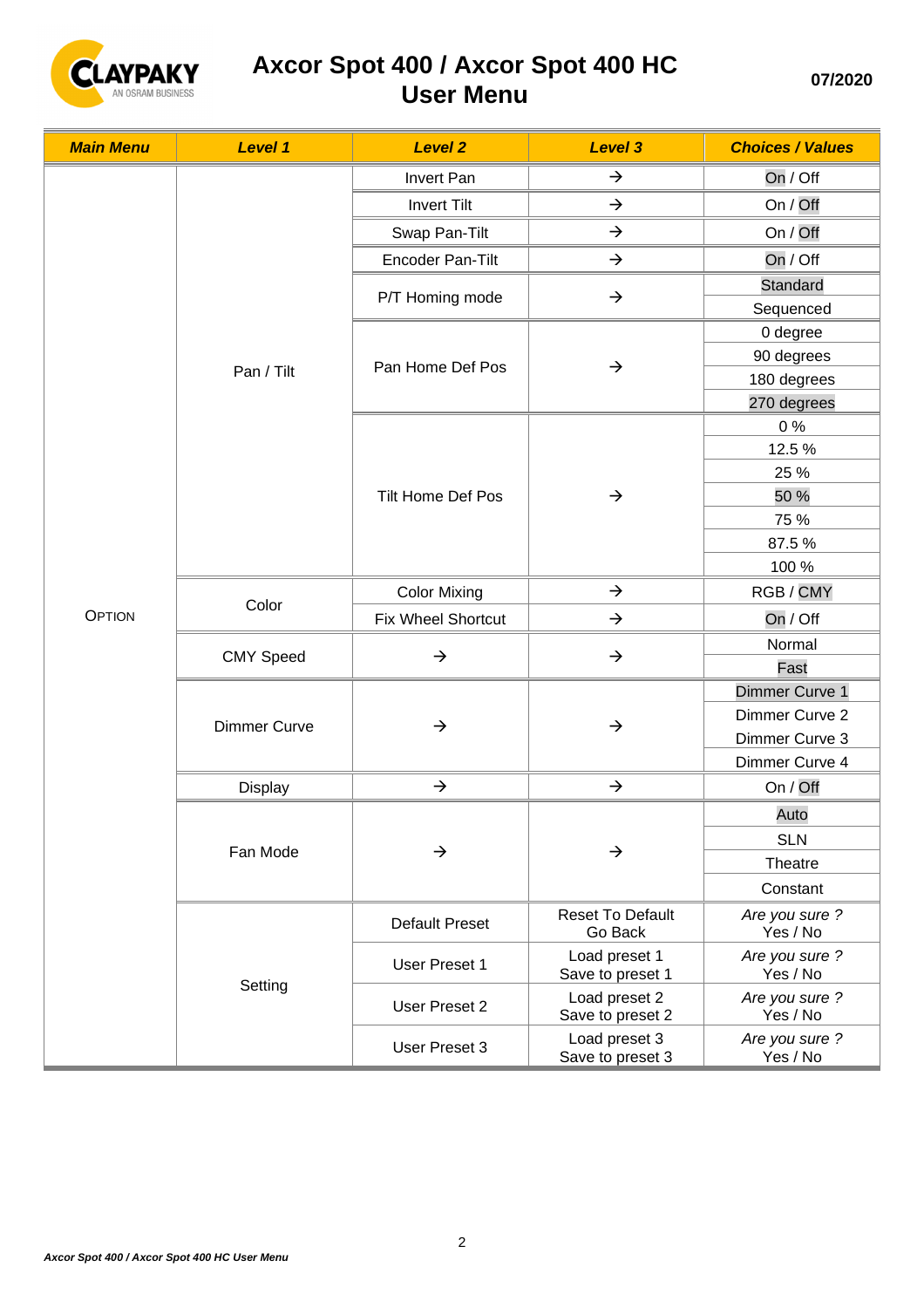

| <b>Main Menu</b>   | Level 1               | <b>Level 2</b>         | <b>Level 3</b> | <b>Choices / Values</b>    |
|--------------------|-----------------------|------------------------|----------------|----------------------------|
|                    | <b>System Errors</b>  | $\rightarrow$          | $\rightarrow$  | Read / Reset               |
|                    | <b>Fixture Hours</b>  | <b>Total Hours</b>     | $\rightarrow$  | Read                       |
|                    |                       | <b>Partial Hours</b>   | $\rightarrow$  | Read / Reset               |
|                    | <b>LED Hours</b>      | <b>Total Hours</b>     | $\rightarrow$  | Read                       |
|                    |                       | <b>Partial Hours</b>   | $\rightarrow$  | Read / Reset               |
|                    |                       | Disp                   | $\rightarrow$  | Fw.rev.                    |
|                    |                       | Net                    | $\rightarrow$  | Fw.rev.                    |
|                    | <b>System Version</b> | Ctr1 - XY              | $\rightarrow$  | Fw.rev.                    |
| <b>INFORMATION</b> |                       | Ctr2 - Motor           | $\rightarrow$  | Fw.rev.                    |
|                    |                       | Ctr3 - Motor           | $\rightarrow$  | Fw.rev.                    |
|                    |                       | Ctr4 - Motor           | $\rightarrow$  | Fw.rev.                    |
|                    | <b>DMX Monitor</b>    | Channels               | $\rightarrow$  | Bit                        |
|                    | <b>Fans Monitor</b>   | Base Fan               | $\rightarrow$  | (% )                       |
|                    |                       | Led Fan                | $\rightarrow$  | (% )                       |
|                    | Network parameters    | $\rightarrow$          | $\rightarrow$  | <b>IP Address</b>          |
|                    |                       |                        |                | IP Mask                    |
|                    |                       |                        |                | <b>MAC Address</b>         |
|                    | <b>UID</b>            | $\rightarrow$          | $\rightarrow$  | UID: xxxxxxxx              |
| <b>MANUAL</b>      | Reset                 | $\rightarrow$          | $\rightarrow$  | Yes / No                   |
| CONTROL            | Channel               | $\rightarrow$          | $\rightarrow$  | <b>Bit Value</b>           |
|                    | $\rightarrow$         | $\rightarrow$          | $\rightarrow$  | Pan / Tilt                 |
|                    | $\rightarrow$         | $\rightarrow$          | $\rightarrow$  | Colour                     |
| <b>TEST</b>        | $\rightarrow$         | $\rightarrow$          | $\rightarrow$  | Beam                       |
|                    | $\rightarrow$         | $\rightarrow$          | $\rightarrow$  | Gobo                       |
|                    | $\rightarrow$         | $\rightarrow$          | $\rightarrow$  | All                        |
|                    | Access Code 1234      | <b>Upload Firmware</b> | Transfer       | Are you sure ?<br>Yes / No |
| ADVANCED           |                       | Calibration            | Channels       | $000 - 255$                |
|                    |                       | Menu Locking           | $\rightarrow$  | Unlock Code 1234           |
|                    |                       | Recover                | $\rightarrow$  | Are you sure ?<br>Yes / No |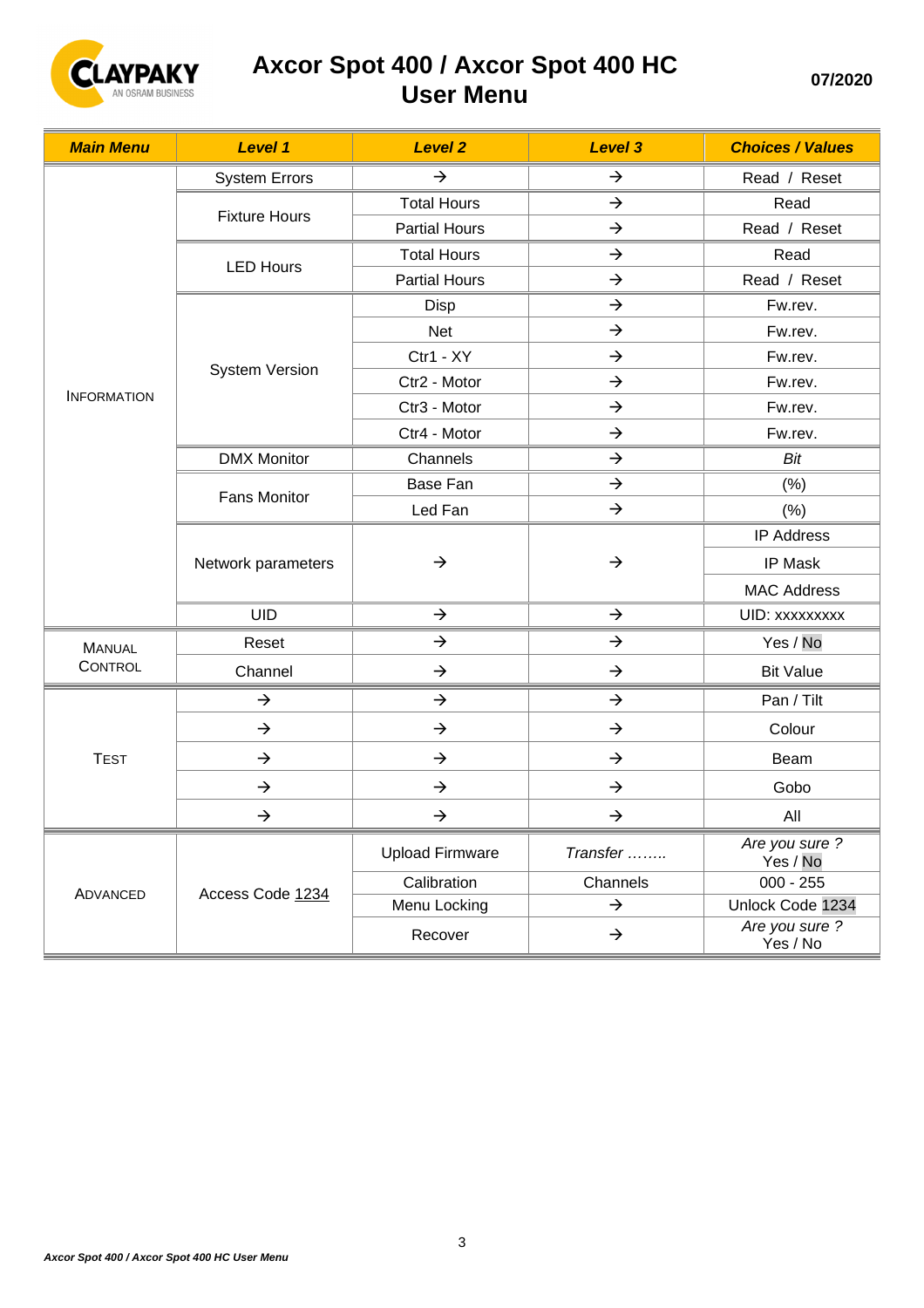

#### **SET UP MENU Setup - DMX ADDRESS**  It lets you select the address (DMX Address) for the control signal. A DMX address between 001 and 512 can be selected. **NOTE: Without the input signal, the displayed DMX Address blinks.**  Permette di selezionare l'indirizzo (DMX Address) per il segnale di controllo, è possibile selezionare un indirizzo DMX compreso tra 001 e 512. **NOTA: Senza il segnale DMX in ingresso l'indirizzo DMX sul display lampeggia. Setup - ETHERNET INTERFACE**  It lets you set Ethernet settings to be assigned to the projector as indicated below: **Custom IP Address**  It lets you to set the Internet Protocol Address according to the control unit used. **Custom IP Mask**  It lets you to set the Subnet Mask of the IP address. Permette di impostare le impostazioni Ethernet da assegnare al proiettore qui di seguito indicate: **Custom IP Address**  Permette di impostare l'indirizzo IP in base alla centralina di controllo utilizzata **Custom IP Mask**  Permette di selezionare la Subnet Mask dell'indirizzo IP. **Setup - UNIVERSE**  It lets you set the "DMX Universe" to be assigned to a series of projectors with values between 000 and 255. A single DMX512 frame of 512 channels is referred to as a Universe Permette di impostare l'universo DMX da assegnare ad una serie di proiettori, valori compresi tra 000 e 255. Una linea DMX512 da 512 canali fa riferimento ad un singolo universo. **Setup – START CHANNEL**  It lets you select the address (Art-Net) for the control signal. An Art-Net address between 001 and 512 can be selected. Permette di selezionare l'indirizzo (Art-Net) per il segnale di controllo, è possibile selezionare un indirizzo Art-Net compreso tra 001 e 512. **Setup – ETHERNET TO DMX**  It lets you enable/disable the transmission of the Ethernet protocol by DMX signal to all the connected projectors. • NO: DMX transmission disabled. • YES: DMX transmission enabled. Permette di abilitare/disabilitare la trasmissione del protocollo Ethernet tramite segnale DMX a tutti i proiettori connessi. • NO: Trasmissione DMX disabilitata. • YES: Trasmissione DMX abilitata.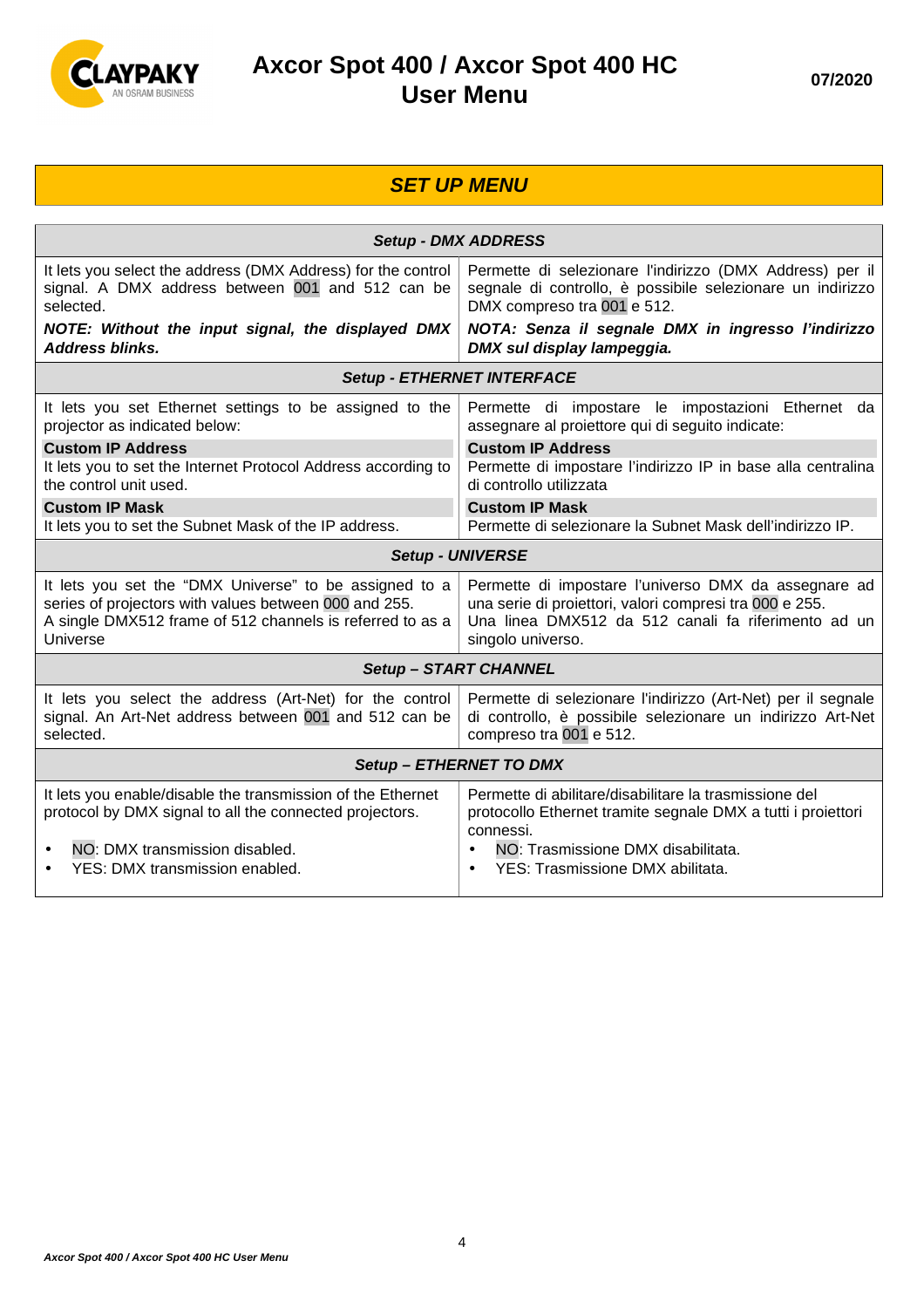

#### **OPTION MENU**

| <b>Option - PAN / TILT</b>                                                                                                                                                                                                                                                                      |                                                                                                                                                                                                                                                                                                                   |  |
|-------------------------------------------------------------------------------------------------------------------------------------------------------------------------------------------------------------------------------------------------------------------------------------------------|-------------------------------------------------------------------------------------------------------------------------------------------------------------------------------------------------------------------------------------------------------------------------------------------------------------------|--|
| <b>Invert Pan</b><br>It lets you enable (ON) Pan reverse movement. Select<br>OFF to turn off or disable this option.                                                                                                                                                                            | <b>Invert Pan</b><br>Permette di abilitare (ON) l'inversione del movimento Pan.<br>Selezionare OFF per non abilitare o disabilitare questa<br>opzione.                                                                                                                                                            |  |
| <b>Invert Tilt</b><br>It lets you enable (ON) Tilt reverse movement. Select OFF<br>to turn off or disable this option.                                                                                                                                                                          | <b>Invert Tilt</b><br>Permette di abilitare (ON) l'inversione del movimento Tilt.<br>Selezionare OFF per non abilitare o disabilitare questa<br>opzione.                                                                                                                                                          |  |
| <b>Swap Pan-Tilt</b><br>It lets you enable (ON) Pan and Tilt channel inversion (and<br>simultaneously Pan fine and Tilt fine). Select OFF to turn<br>off or disable this option.                                                                                                                | <b>Swap Pan-Tilt</b><br>Permette di abilitare (ON) l'inversione dei canali Pan e Tilt<br>(e contemporaneamente Pan fine e Tilt fine). Selezionare<br>OFF per non abilitare/disabilitare questa opzione.                                                                                                           |  |
| <b>Encoder Pan-Tilt</b><br>It lets you enable (ON) or disable (OFF) Pan and Tilt<br>Encoder operations.                                                                                                                                                                                         | <b>Encoder Pan-Tilt</b><br>Permette di abilitare (ON) o disabilitare<br>$(OFF)$ il<br>funzionamento degli Encoder di Pan e Tilt.                                                                                                                                                                                  |  |
| <b>P/T Homing Mode</b><br>It lets you set the initial Pan and Tilt Reset mode.<br>Standard: Pan & Tilt are simultaneously reset.<br>Sequenced: Tilt is reset first followed by Pan.                                                                                                             | <b>P/T Homing Mode</b><br>Permette di impostare la modalità di Reset iniziale di Pan e<br>Tilt.<br>Standard: Pan & Tilt resettano contemporaneamente.<br>$\bullet$<br>Sequenced: prima resetta il Tilt e successivamente<br>$\bullet$<br>resetta il Pan.                                                          |  |
| <b>Pan Home Def Pos</b><br>It lets you assign the Pan channel "home" position at the<br>end of Reset (without a DMX input signal), selecting one<br>from the 4 available positions:<br>0 degree<br>$\bullet$<br>90 degrees<br>$\bullet$<br>180 degrees<br>$\bullet$<br>270 degrees<br>$\bullet$ | <b>Pan Home Def Pos</b><br>Permette di assegnare una posizione di "home" predefinita<br>del canale Pan a fine Reset (in assenza di segnale DMX in<br>ingresso), selezionando tra le 4 disponibili:<br>0 degree<br>$\bullet$<br>90 degrees<br>$\bullet$<br>180 degrees<br>$\bullet$<br>270 degrees<br>$\bullet$    |  |
| <b>Tilt Home Def Pos</b><br>It lets you assign the Tilt channel "home" position at the<br>end of Reset (without a DMX input signal), selecting one<br>from the 7 available positions:<br>0%<br>$\bullet$<br>12.5%<br>25%<br>50%<br>75%<br>87.5%<br>100%                                         | <b>Tilt Home Def Pos</b><br>Permette di assegnare una posizione di "home" predefinita<br>del canale Tilt a fine Reset (in assenza di segnale DMX in<br>ingresso), selezionare tra le 7 disponibili:<br>0%<br>$\bullet$<br>12.5%<br>$\bullet$<br>25%<br>$\bullet$<br>50%<br>$\bullet$<br>75%<br>٠<br>87.5%<br>100% |  |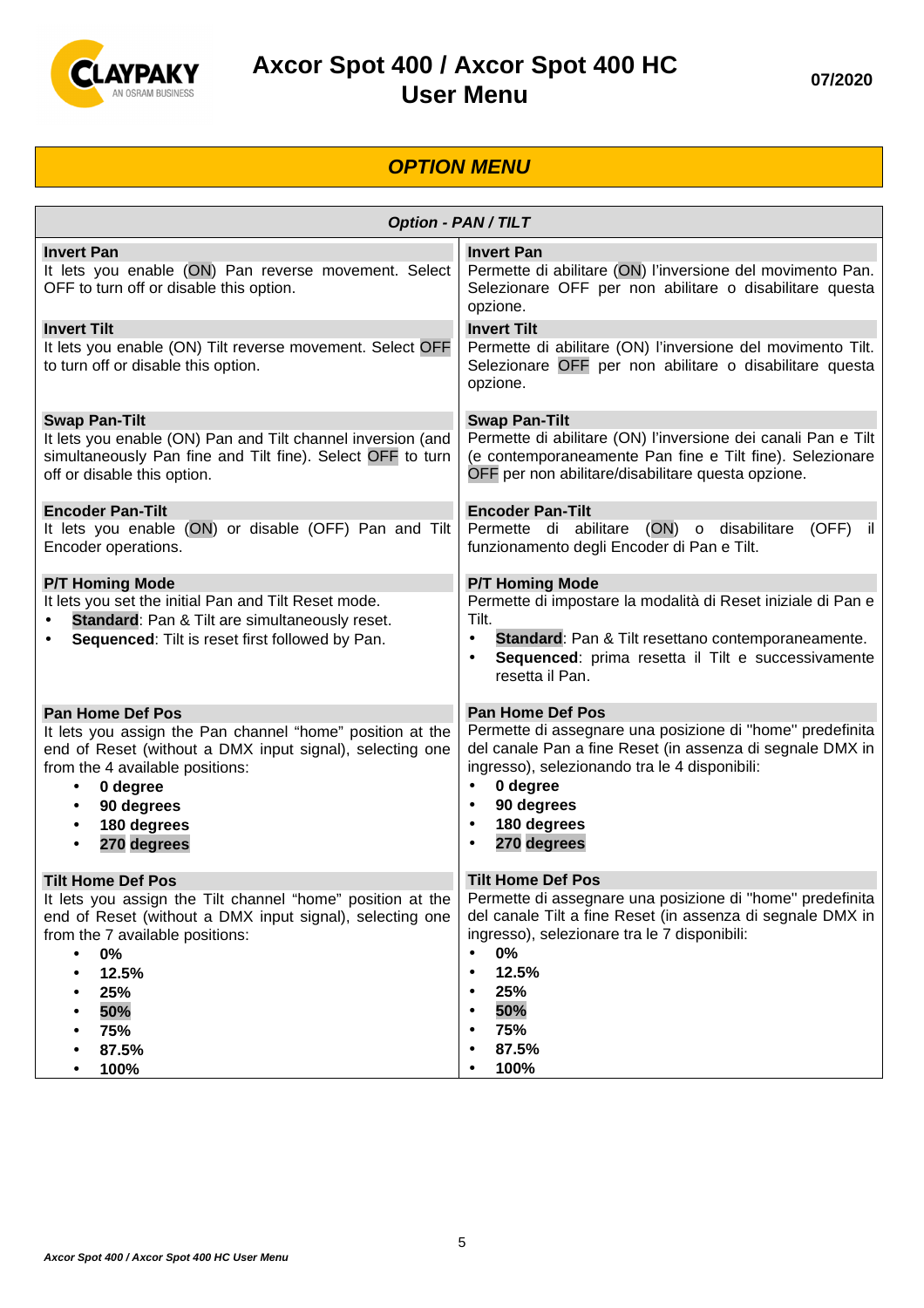

#### **OPTION MENU**

| <b>Option - COLOR</b>                                                                                                                                                                                          |                                                                                                                                                                                                                                                                                                   |  |
|----------------------------------------------------------------------------------------------------------------------------------------------------------------------------------------------------------------|---------------------------------------------------------------------------------------------------------------------------------------------------------------------------------------------------------------------------------------------------------------------------------------------------|--|
| <b>Color mixing</b><br>It lets you set the CMY color mixing system:<br>RGB color mixing mode (Red Green Blue)<br><b>CMY</b> color mixing mode (Cyan Magenta Yellow)                                            | <b>Color mixing</b><br>Permette di selezionare il sistema di miscelazione colori<br>ossia:<br><b>RGB</b> – Red Green Blue<br>$\bullet$<br><b>CMY</b> - Cyan Magenta Yellow                                                                                                                        |  |
| <b>Fixed wheel short-cut</b><br>Used for optimizing color change time (select ON) so that<br>the disc turns in the direction that requires shorter<br>movement. Select OFF to turn off or disable this option. | <b>Fixed wheel short-cut</b><br>Permette di ottimizzare (selezionando ON) il tempo di<br>cambio colore, in quanto il disco ruota nel verso che<br>richiede lo spostamento meccanico minore. Selezionare<br>OFF per non abilitare o disabilitare questa opzione.                                   |  |
|                                                                                                                                                                                                                | <b>Option - CMY SPEED</b>                                                                                                                                                                                                                                                                         |  |
| Lets you select two different CMY movement speed:<br><b>Normal</b><br><b>Fast</b>                                                                                                                              | Permette di selezionare una delle due differenti velocità di<br>movimento dei filtri CMY:<br><b>Normal</b><br><b>Fast</b>                                                                                                                                                                         |  |
|                                                                                                                                                                                                                | <b>Option - DIMMER CURVE</b>                                                                                                                                                                                                                                                                      |  |
| Lets you select four different Dimmer curves:<br>Dimmer curve 1<br><b>Dimmer curve 2</b><br>Dimmer curve 3<br>Dimmer curve 4<br>Dimmer Curve 1<br>Dimmer Curve 2<br>Dimmer Curve 3<br>Dimmer Curve 4           | Permette di selezionare una delle quattro differenti curve<br>del canale Dimmer:<br><b>Dimmer Curve 1</b><br>$\bullet$<br><b>Dimmer Curve 2</b><br>$\bullet$<br><b>Dimmer Curve 3</b><br>$\bullet$<br><b>Dimmer Curve 4</b><br>Dimmer Curve<br>Dimmer Curve 2<br>Dimmer Curve 3<br>Dimmer Curve 4 |  |
| <b>Option - DISPLAY</b>                                                                                                                                                                                        |                                                                                                                                                                                                                                                                                                   |  |
| It lets you activate (ON) display brightness reduction after<br>about 30 seconds in idle status. Select OFF to turn off or<br>disable this option.                                                             | Permette di attivare (ON) la riduzione della luminosità del<br>display trascorso un tempo di circa 30 secondi in stato di<br>riposo. Selezionare OFF per non abilitare/disabilitare<br>questa opzione.                                                                                            |  |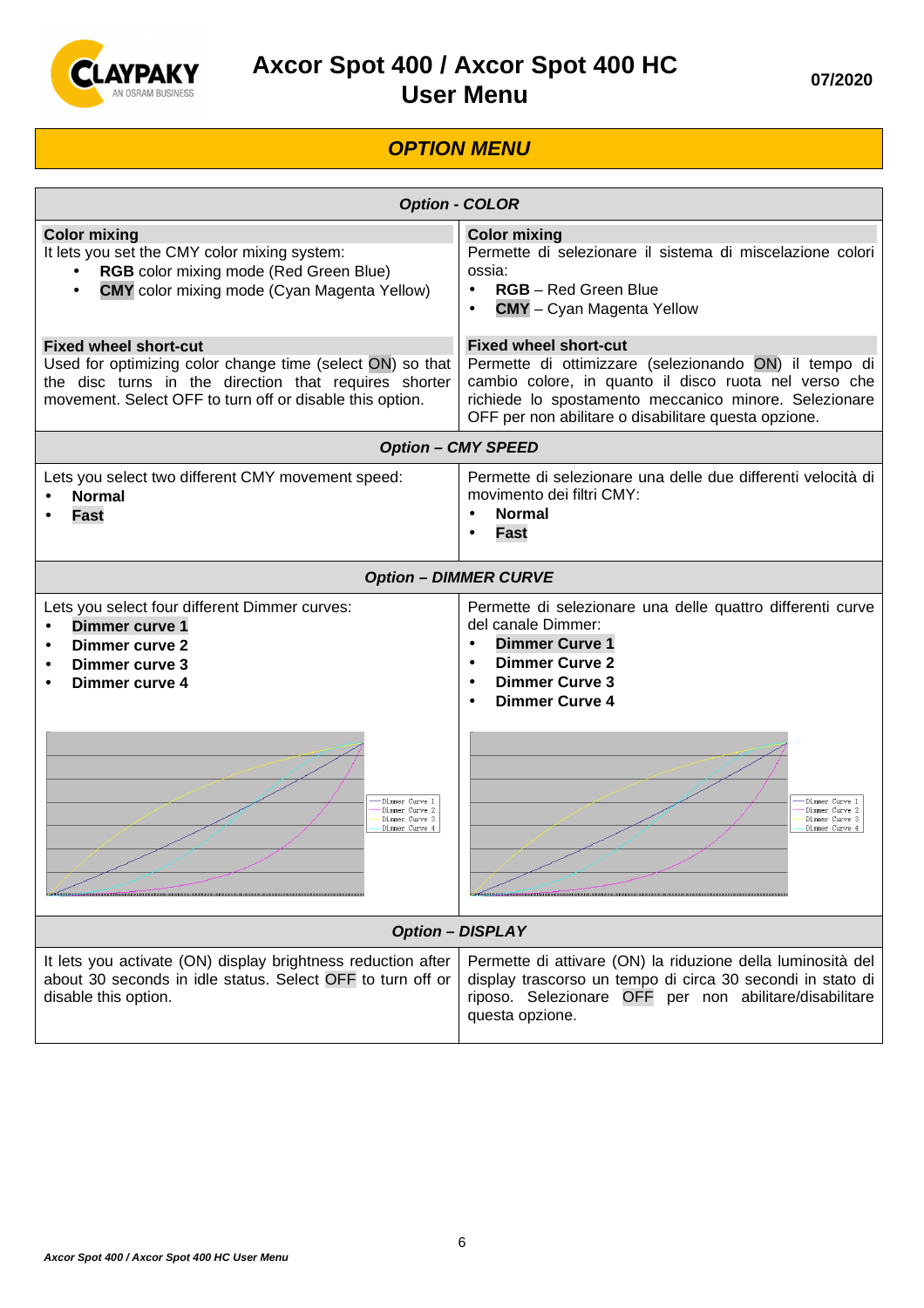

#### **OPTION MENU**

| <b>Option - FAN MODE</b>                                                                                                                                                                                                                                                                                                                                         |                                                                                                                                                                                                                                                                                                                                                                                                                                                                                                                                                  |  |
|------------------------------------------------------------------------------------------------------------------------------------------------------------------------------------------------------------------------------------------------------------------------------------------------------------------------------------------------------------------|--------------------------------------------------------------------------------------------------------------------------------------------------------------------------------------------------------------------------------------------------------------------------------------------------------------------------------------------------------------------------------------------------------------------------------------------------------------------------------------------------------------------------------------------------|--|
| Defines the cooling mode:<br>Auto: Cooling increase/decrease in correlation to the<br>LED engine temperature<br>SLN: Fan power always at minimum range, light output<br>$\bullet$<br>change accordingly with ambient temperature.<br>Theatre: Fan power always at a constant range, light<br>output constantly reduced.<br>Constant: Fan power at maximum range. | Permette di selezionare una delle tre differenti opzioni di<br>funzionamento ventole:<br>Auto: Le ventole si regolano in base alla temperatura<br>$\bullet$<br>del modulo LED.<br><b>SLN</b> Le ventole funzionano sempre a regime minimo,<br>$\bullet$<br>la potenza di luce può variare in base alla temperatura<br>ambiente.<br>Theatre: Le ventole funzionano sempre in maniera<br>$\bullet$<br>constante e l'uscita di luce rimane ridotta senza<br>variazioni.<br>Constant Le ventole funzionano sempre al massimo<br>$\bullet$<br>regime. |  |
|                                                                                                                                                                                                                                                                                                                                                                  | <b>Option - SETTING</b>                                                                                                                                                                                                                                                                                                                                                                                                                                                                                                                          |  |
| Used to save 3 different settings of the items in the option<br>menu and relevant submenus.<br>Default preset (*)<br>User preset 1<br>User preset 2<br>User Preset 3<br>Load preset 'X' is used to recall a previously<br>stored configuration.<br>Save to preset 'X' is used to save the current<br>configuration.                                              | Permette di salvare 3 diversi settaggi delle voci del menu<br>opzioni e dei relativi sottomenu.<br>Default preset (*)<br>User preset 1<br>$\bullet$<br>User preset 2<br>$\bullet$<br>User Preset 3<br>Load preset 'X' serve per richiamare<br>una<br>configurazione precedentemente memorizzata.<br>Save to preset 'X' serve per memorizzare la<br>configurazione corrente.                                                                                                                                                                      |  |
| (*) DEFAULT PRESET<br>It lets you restore default values on all option menu items<br>and relevant submenus.                                                                                                                                                                                                                                                      | (*) DEFAULT PRESET<br>Permette di ripristinare i valori di default su tutte le voci del<br>menu opzioni e dei relativi sottomenu.                                                                                                                                                                                                                                                                                                                                                                                                                |  |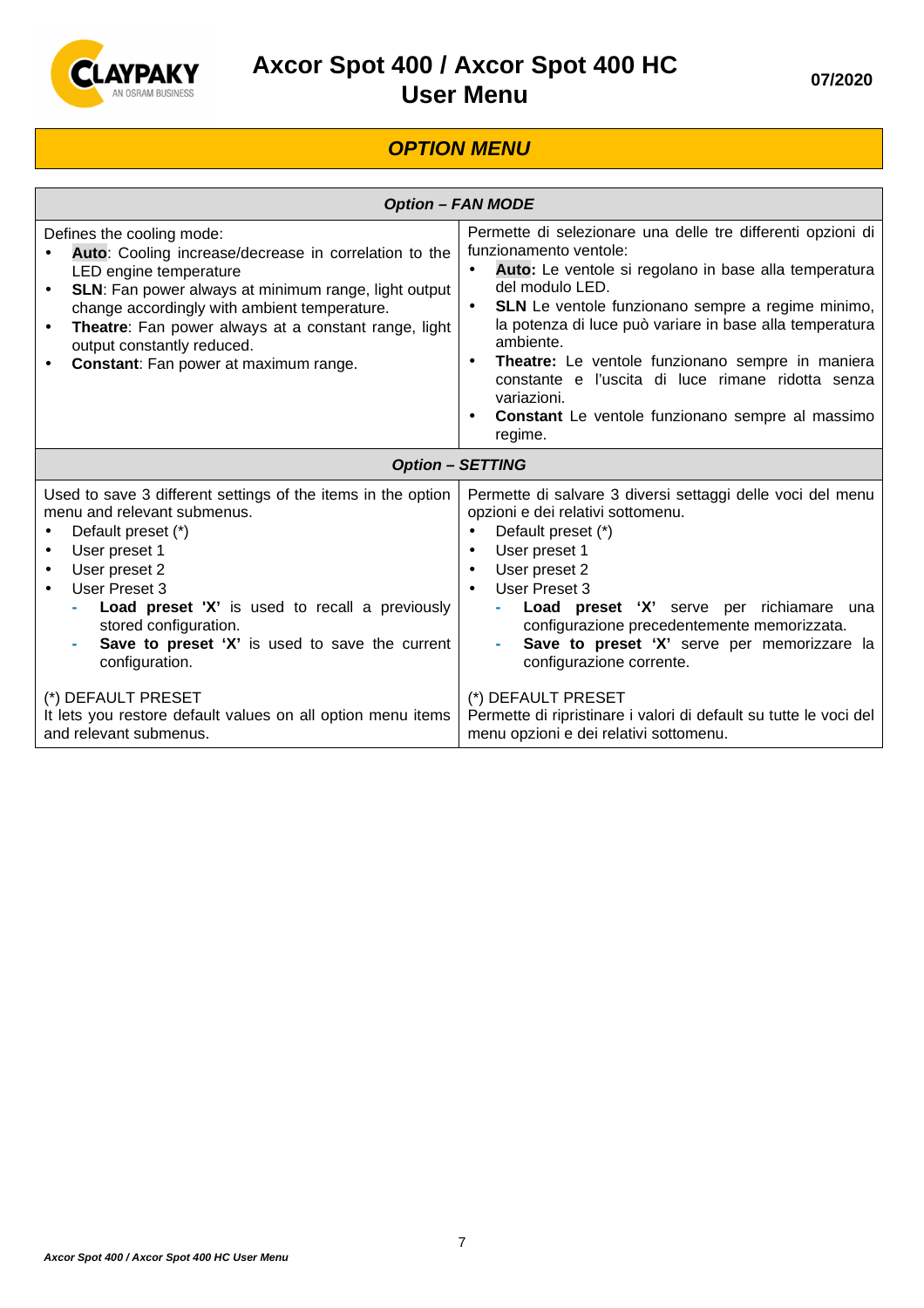

#### **INFORMATION MENU**

| <b>Information - SYSTEM ERRORS</b>                                                                                                                                                                                                                             |                                                                                                                                                                                                                                                                                                         |  |
|----------------------------------------------------------------------------------------------------------------------------------------------------------------------------------------------------------------------------------------------------------------|---------------------------------------------------------------------------------------------------------------------------------------------------------------------------------------------------------------------------------------------------------------------------------------------------------|--|
| It displays a list of errors that occurred when the projector<br>was turned on.                                                                                                                                                                                | Mostra una lista di errori verificatisi dall'accensione del<br>proiettore.                                                                                                                                                                                                                              |  |
| <b>Information - FIXTURE HOURS</b>                                                                                                                                                                                                                             |                                                                                                                                                                                                                                                                                                         |  |
| It lets you view projector working hours (total and partial).<br><b>Total counter</b><br>It counts the number of projector working life hours (from                                                                                                            | Permette di visualizzare le ore di funzionamento (totali e<br>parziali) del proiettore.<br><b>Total counter</b>                                                                                                                                                                                         |  |
| construction to date).<br><b>Partial counter</b>                                                                                                                                                                                                               | Conta il numero di ore di vita del proiettore (dalla<br>costruzione ad oggi).                                                                                                                                                                                                                           |  |
| It counts the number of projector partial working life hours<br>from the last reset to date.<br>Press OK to reset the partial counter. A confirmation<br>message appears on the display "Reset" otherwise select<br>"Go Back" to avoid this kind of operation. | <b>Partial counter</b><br>Conta il numero di ore parziali di vita del proiettore<br>dall'ultimo azzeramento ad oggi.<br>Premere OK per resettare il contatore parziale, sul display<br>appare un messaggio di conferma, selezionare Reset per<br>confermare oppure Go Back per annullare l'operazione   |  |
|                                                                                                                                                                                                                                                                | <b>Information - LED HOURS</b>                                                                                                                                                                                                                                                                          |  |
| It lets you view LED working hours (total and partial).<br><b>Total counter</b>                                                                                                                                                                                | Permette di visualizzare le ore di funzionamento (totali e<br>parziali) dei LED.                                                                                                                                                                                                                        |  |
| It counts the number of projector working hours with the<br>LED on (from construction to date).<br><b>Partial counter</b>                                                                                                                                      | <b>Total counter</b><br>Conta il numero di ore di funzionamento del proiettore con<br>LED accesi (dalla costruzione ad oggi).                                                                                                                                                                           |  |
| It counts the number of LED partial working hours from the<br>last reset to date.<br>Press OK to reset the partial counter. A confirmation<br>message appears on the display: Select Reset to confirm<br>or Go Back to undo the operation.                     | <b>Partial counter</b><br>Conta il numero di ore di funzionamento dei LED lampada<br>dall'ultimo azzeramento ad oggi.<br>Premere OK per resettare il contatore parziale, sul display<br>appare un messaggio di conferma, selezionare Reset per<br>confermare oppure Go Back per annullare l'operazione. |  |
|                                                                                                                                                                                                                                                                | <b>Information - SYSTEM VERSION</b>                                                                                                                                                                                                                                                                     |  |
| It lets you view the hardware and software versions for<br>each electronic board in the projector.<br>Disp<br><b>Net</b><br>Ctr1-XY<br>$\bullet$<br>Ctr2-Motor<br>Ctr3-Motor<br>Ctr4-Motor                                                                     | Permette di visualizzare la versione 'software' di ciascuna<br>scheda elettronica presente nel proiettore.<br>Disp<br>$\bullet$<br><b>Net</b><br>$\bullet$<br>Ctr1-XY<br>$\bullet$<br>Ctr2-Motor<br>Ctr3-Motor<br>Ctr4-Motor                                                                            |  |
| <b>Information - DMX MONITOR</b>                                                                                                                                                                                                                               |                                                                                                                                                                                                                                                                                                         |  |
| It lets you view the level of projector DMX channels in bit.                                                                                                                                                                                                   | Permette di visualizzare il livello dei canali DMX del<br>proiettore in bit.                                                                                                                                                                                                                            |  |
|                                                                                                                                                                                                                                                                | <b>Information - FANS MONITOR</b>                                                                                                                                                                                                                                                                       |  |
| It lets you view the percentage of each fan installed in the<br>projector:<br>Base Fan (Base cooling fan)<br>Led Fan (LED cooling fan)                                                                                                                         | Permette di visualizzare la percentuale di ogni ventola<br>installata nel proiettore:<br>Base Fan (ventola per raffreddamento Base)<br>$\bullet$<br>Led Fan (ventola raffreddamento LED)<br>$\bullet$                                                                                                   |  |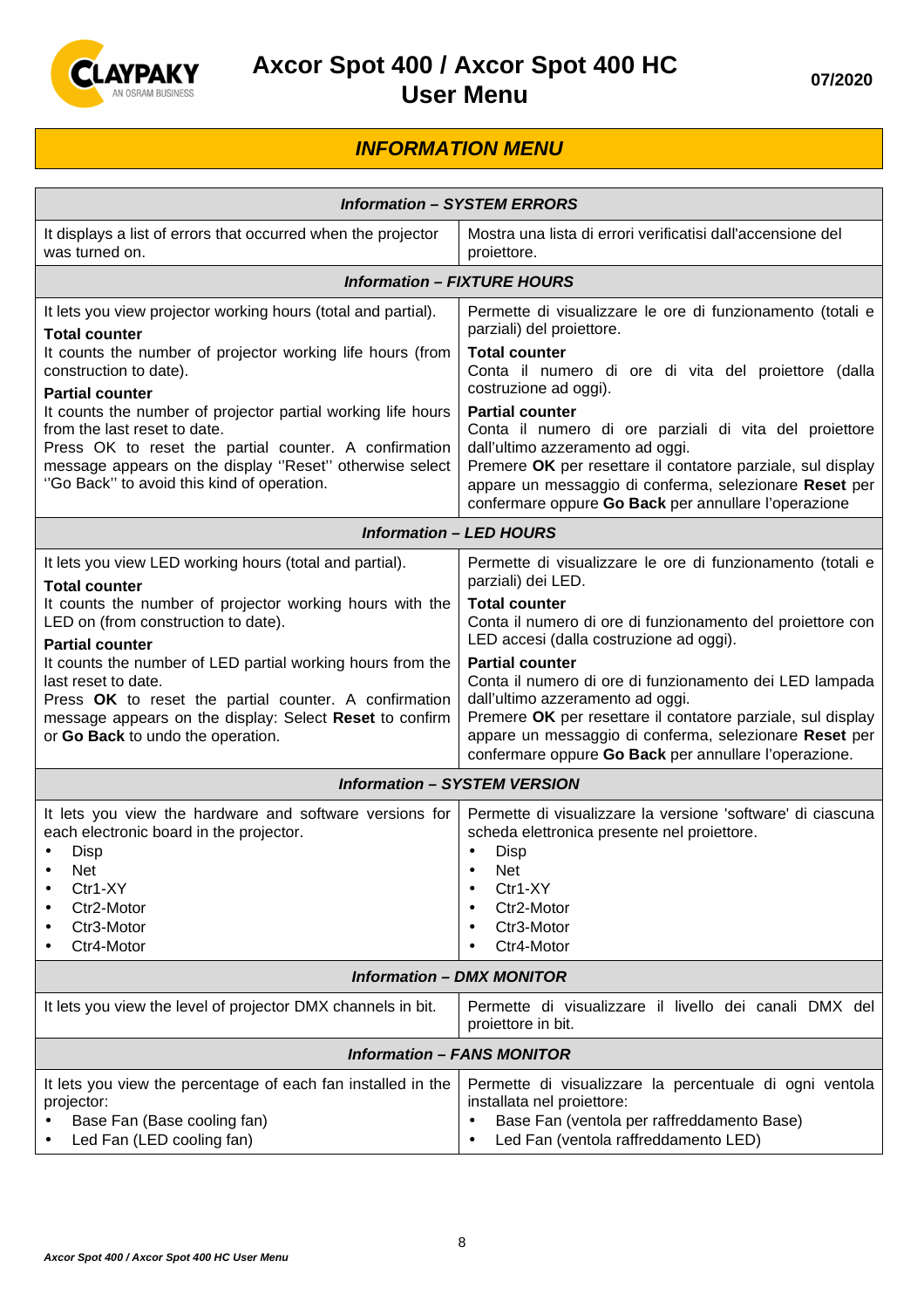

#### **INFORMATION MENU**

| <b>Information – NETWORK PARAMS</b>                                                                |                                                                                                          |  |  |
|----------------------------------------------------------------------------------------------------|----------------------------------------------------------------------------------------------------------|--|--|
| "Network"<br>parameters<br>the projector<br>Lets you<br>view<br>meaning:                           | Permette di visualizzare i<br>parametri<br>"Network"<br>del<br>proiettore ossia:                         |  |  |
| <b>IP address:</b> Internet Protocol address (two projectors must<br>not have the same IP address) | IP address: Indirizzo di Protocollo Internet (due projettori<br>non devono avere lo stesso indirizzo IP) |  |  |
| <b>IP mask: 255.0.0.0</b>                                                                          | <b>IP mask: 255.0.0.0</b>                                                                                |  |  |
| <b>Mac address:</b> Media Access Control; the projector's<br><b>Ethernet Address</b>               | Mac address: Media Access Control; Indirizzo Ethernet<br>del proiettore.                                 |  |  |
| <b>Information – UID</b>                                                                           |                                                                                                          |  |  |
| address of the fixture to use<br>Shows the exclusive<br>communicate via RDM.                       | Mostra l'indirizzo esclusivo del dispositivo da utilizzare per<br>comunicare via RDM.                    |  |  |

### **MANUAL CONTROL**

| <b>Manual Control - RESET</b>                                                                             |                                                                                                                                                            |  |
|-----------------------------------------------------------------------------------------------------------|------------------------------------------------------------------------------------------------------------------------------------------------------------|--|
| panel.                                                                                                    | It lets you reset the projector from the projector control   Permette di eseguire il reset del proiettore dal pannello  <br>comandi del proiettore stesso. |  |
| <b>Manual Control - CHANNEL</b>                                                                           |                                                                                                                                                            |  |
| It lets you set the channel DMX levels from the projector<br>control panel (value between 0 and 255 bit). | Permette di impostare il livello DMX dei canali dal pannello<br>comandi del proiettore (valore compreso tra 0 e 255 bit).                                  |  |

| <b>TEST MENU</b>                                                                                                                                                               |                                                                                                                                                           |  |
|--------------------------------------------------------------------------------------------------------------------------------------------------------------------------------|-----------------------------------------------------------------------------------------------------------------------------------------------------------|--|
|                                                                                                                                                                                |                                                                                                                                                           |  |
| It lets you test the correct operations of effects using pre-<br>saved Tests:<br>Pan/Tilt<br>$\bullet$<br>Colour<br>$\bullet$<br>Beam<br>$\bullet$<br>Gobo<br>$\bullet$<br>All | Permette di verificare il corretto funzionamento degli effetti  <br>attivando Test memorizzati:<br>Pan/Tilt<br>$\bullet$<br>Colour<br>Beam<br>Gobo<br>All |  |